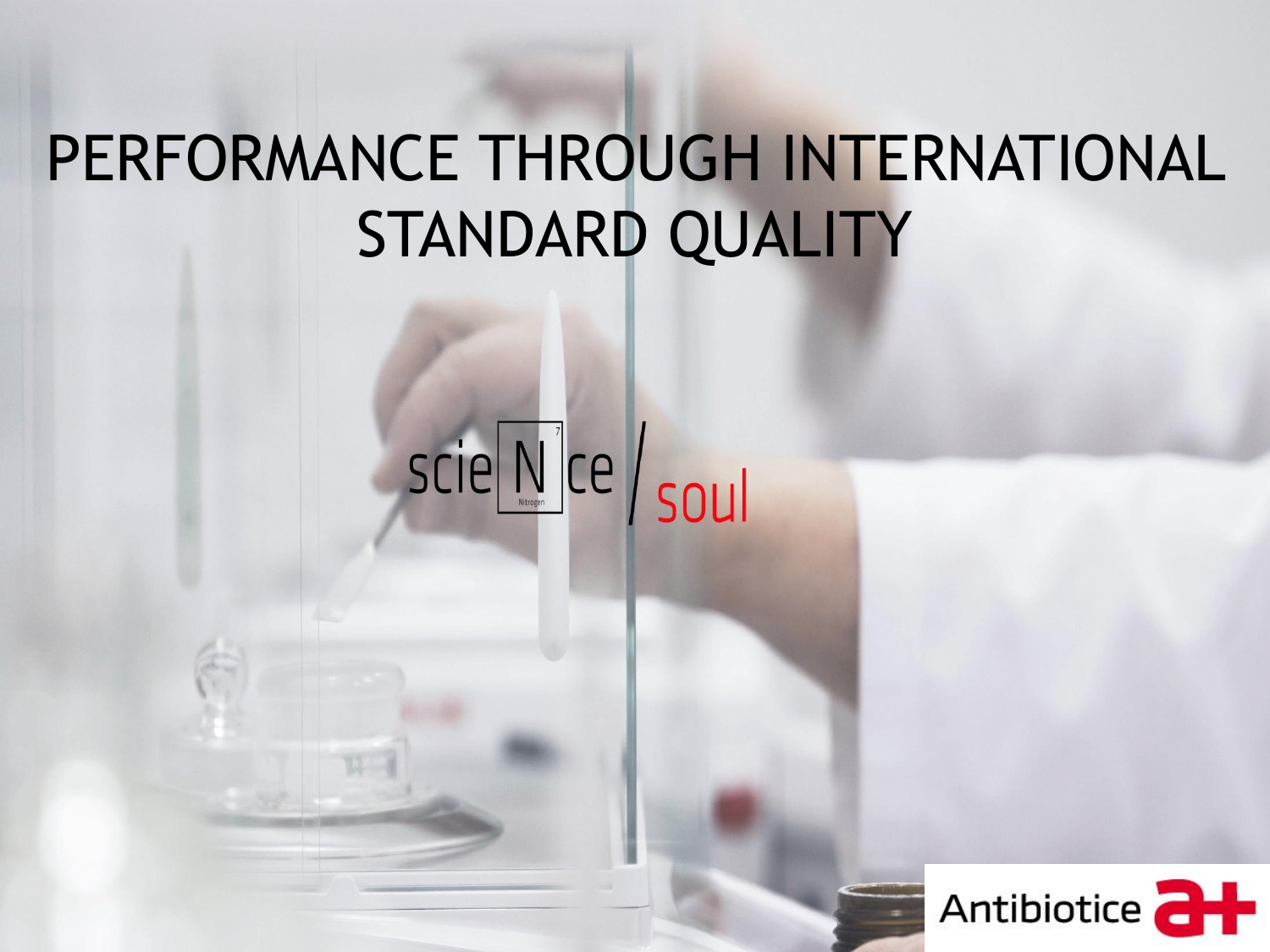# Tradition means continuity and recognition

### **2006**

Antibiotice establishes its own Center for Drug Evaluation(CEM), which conducts Phase I clinical trials and bioequivalence studies. CEM is Good Laboratory Practice (GLP) certified and authorized by the Ministry of Health.

The Quality Management System implemented by Antibiotice is ISO 9001:2000 certified by Lloyd's Register Quality Assurance (LRQA).

### **2007**

Antibiotice SA obtains the recognition for implementing the Integrated Management System for quality, environment, health and safety at work according to the EN ISO 9001:2008, EN ISO 14001:2004 and OHSAS 18001:2007 standards.

#### **2010**

Antibiotice delivers the first finished products in the USA, the market in which our company traded until 2010 only active substances.

### $\geq 2011$

The manufacturing flow of penicillins, injectable sterile powders obtains the FDA authorization, which allows expanding the export of these products in the US market. Antibiotice launches its first products from the Central Nervous System (CNS) class. **2012**

Antibiotice becomes the first European company prequalified by the World Health Organization for the range of anti-tuberculosis drugs.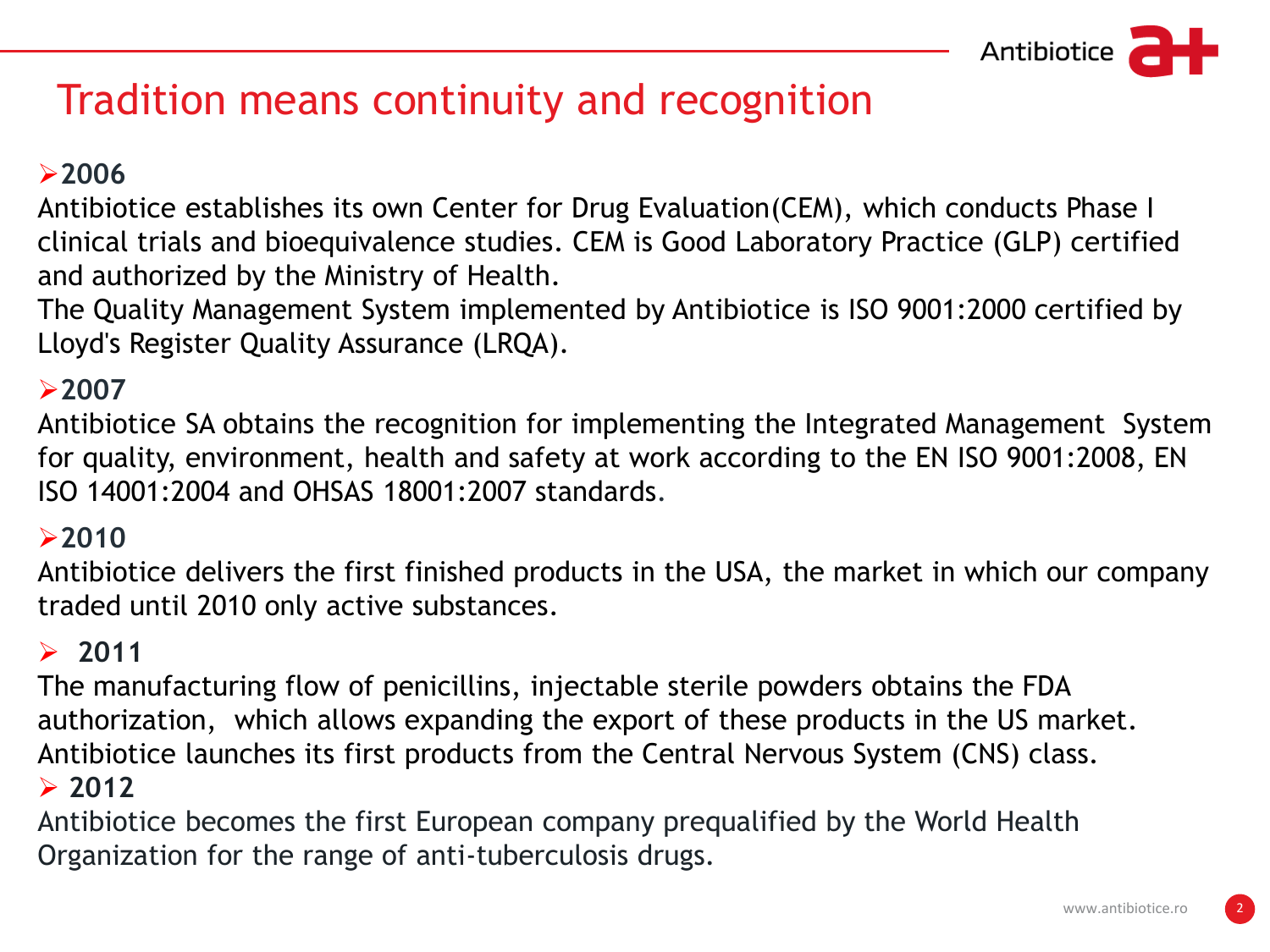# Tradition means continuity and recognition

### **2013**

- Antibiotice is FDA recertified, its manufacturing flows of sterile injectable powders and active substance Nystatin being also GMP and NAMMD recertified;

- Antibiotice becomes the world leader manufacturer of active substance Nystatin.

### **2015**

- U.S.FDA authorization for Nystatin and injectable products;
- Certificate of Suitability with the European Pharmacopoeia (COS) for Nystatin;
- Good Manufacturing Practice(GMP) Certificate for all the manufacturing flows, Integrated Management System.

### $\geq 2016$

- Antibiotice establishes its representative office in Vietnam;
- Antibiotice obtains 25 new marketing authorizations, in 6 countries in Europe, Asia and Africa and initiated 2 decentralized European procedures for simultaneous authorization in EU countries.

### **2017 – Present**

- World leader in the production of Nystatin, the active substance which is a USP international reference standard;

- Antibiotice launches its first Non-financial Report for 2017, a document representing a transparency approach in accordance with the national legislation and with the requirements on international sustainability –Global Reporting Initiative Standards.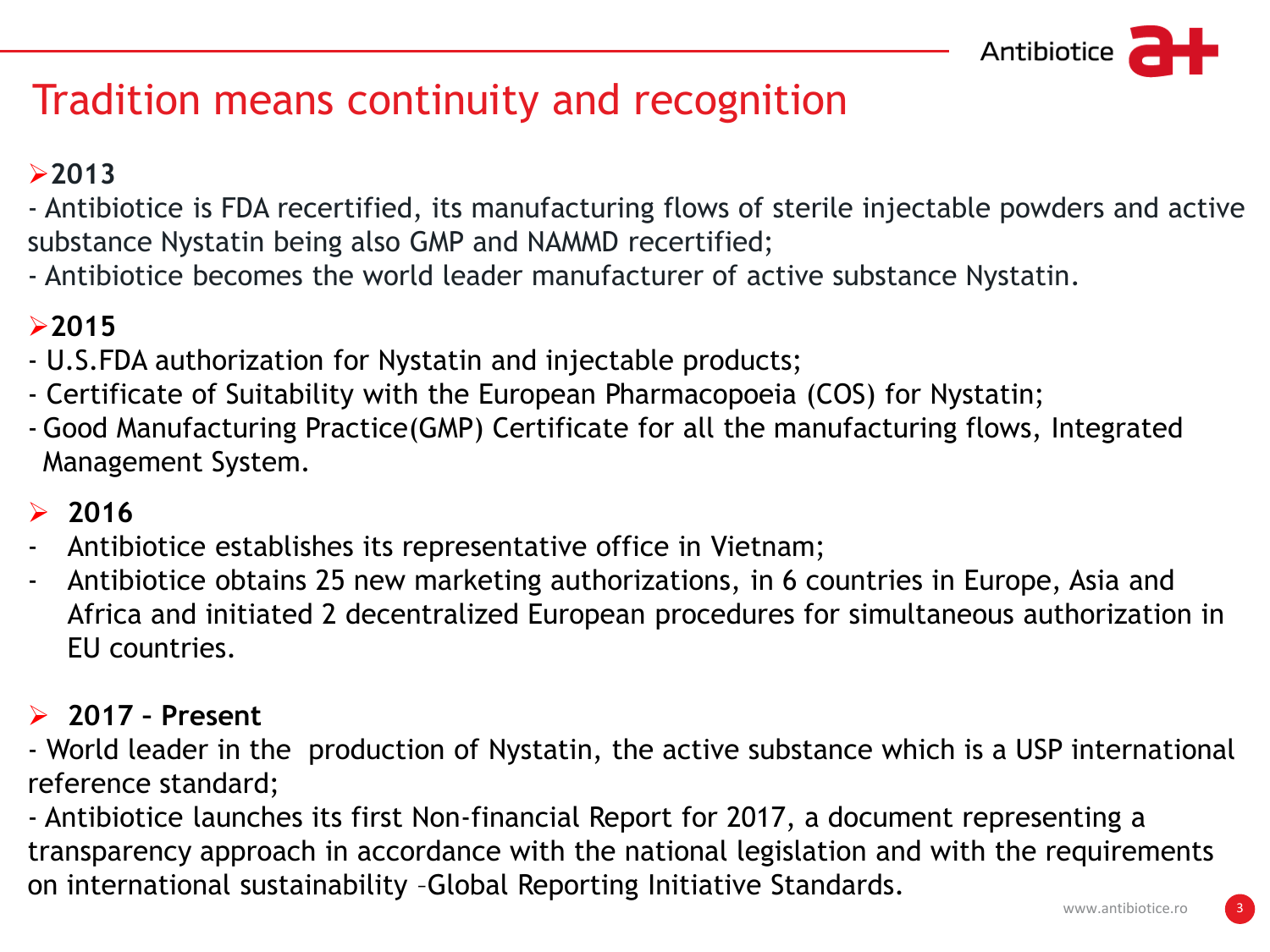

# Mision, Vision, Values

| <b>Mision</b> | $\blacksquare$ We make our valuable medicines more accessible to patients and health professionals.<br>$\blacksquare$ We constantly seek new ways to contribute to a better health and life for people.                                                                                                                                                                                                                                                                    |
|---------------|----------------------------------------------------------------------------------------------------------------------------------------------------------------------------------------------------------------------------------------------------------------------------------------------------------------------------------------------------------------------------------------------------------------------------------------------------------------------------|
| <b>Vision</b> | $\blacksquare$ We are honest, compassionate and constantly concerned about the modernization of<br>our business and products.<br>$\blacksquare$ We believe a valuable medicine is an effective and safe one that people can afford and<br>which brings us a reasonable profit.<br>$\blacksquare$ A profit that satisfies our shareholders and allows us to target performance,<br>permanently investing in people, technology and carefully selected partnerships.         |
| <b>Values</b> | $\blacksquare$ We value the efficiency, knowledge and spirit of cooperation that allow us to be<br>oriented towards the changing needs of our customers and end-users.<br>■ We mutually recognize our purpose and value, which connect one another and give us<br>the chance to overcome the limits and obstacles.<br>As people, we care about those around us, we seek to be close to them and we always<br>think about how to improve things that are important to them. |

4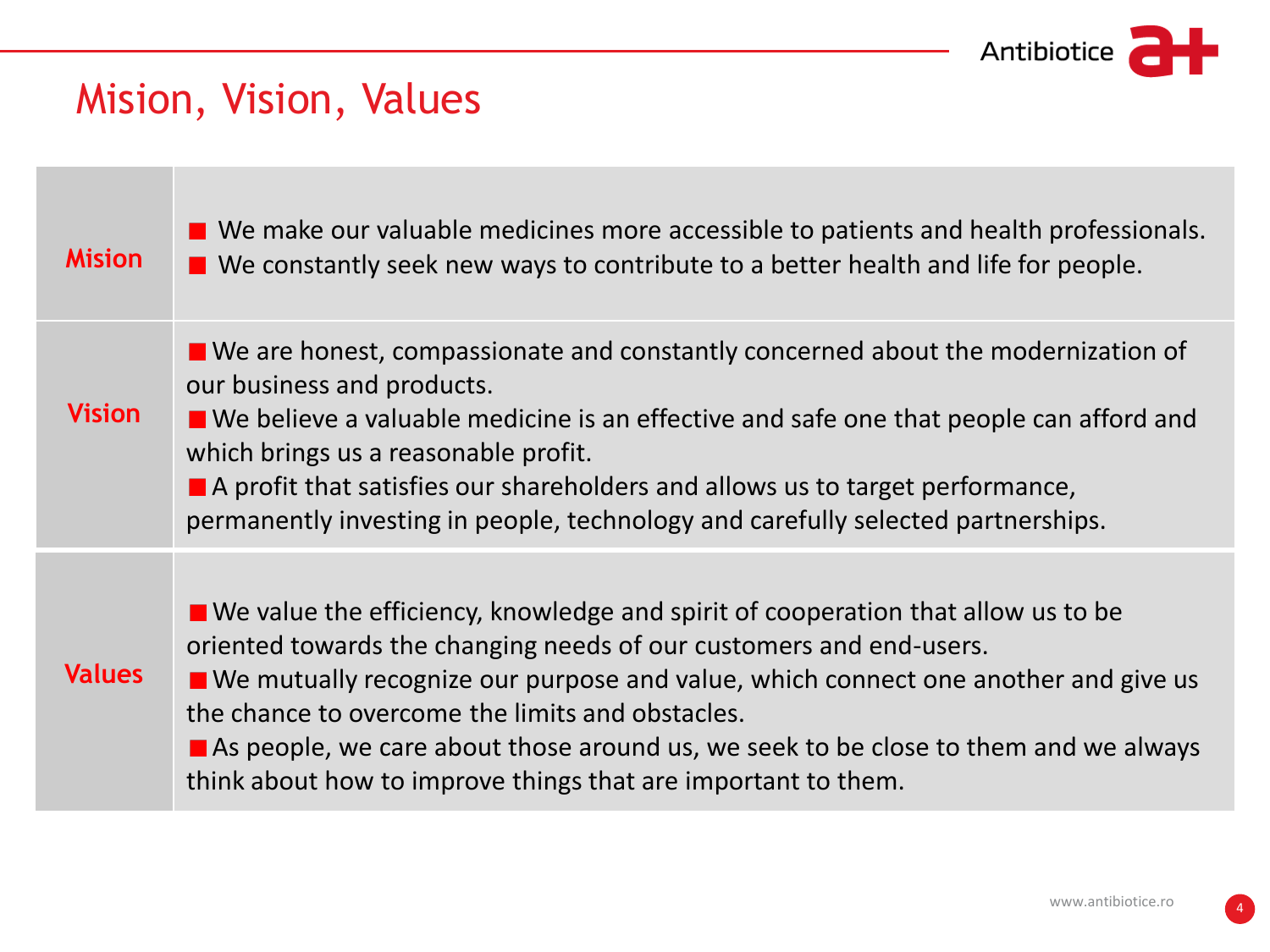

# Shareholding structure

**April 1997:** Antibiotice is listed in the Premium category of the Bucharest Stock Exchange;

**2005:** ATB shares included in the ROTX index of the Vienna Stock Exchange;

**2007:** ATB shares included in the Dow Jones Wilshire Global Total Market index of the New York Stock Exchange and in the Bucharest Exchange Trading (BET) index;

In the Q12019, a number of **1.651.338 shares, with a total value of 170.105 EUR were traded.**

Over 708 million of shares, with a total value of more than 115 million EUR were traded in those more than 21 years of listing.

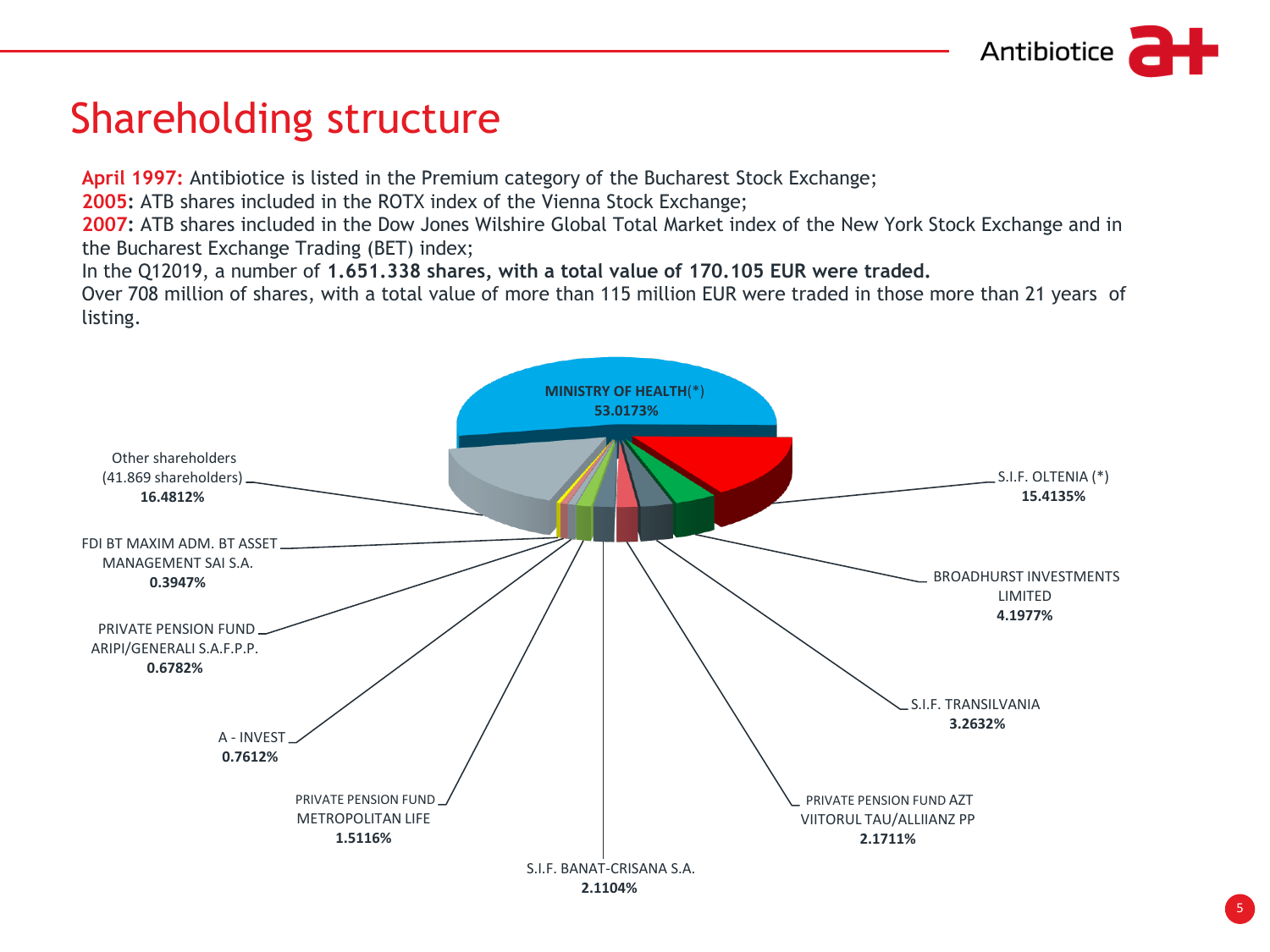

# **Production breakdown**



6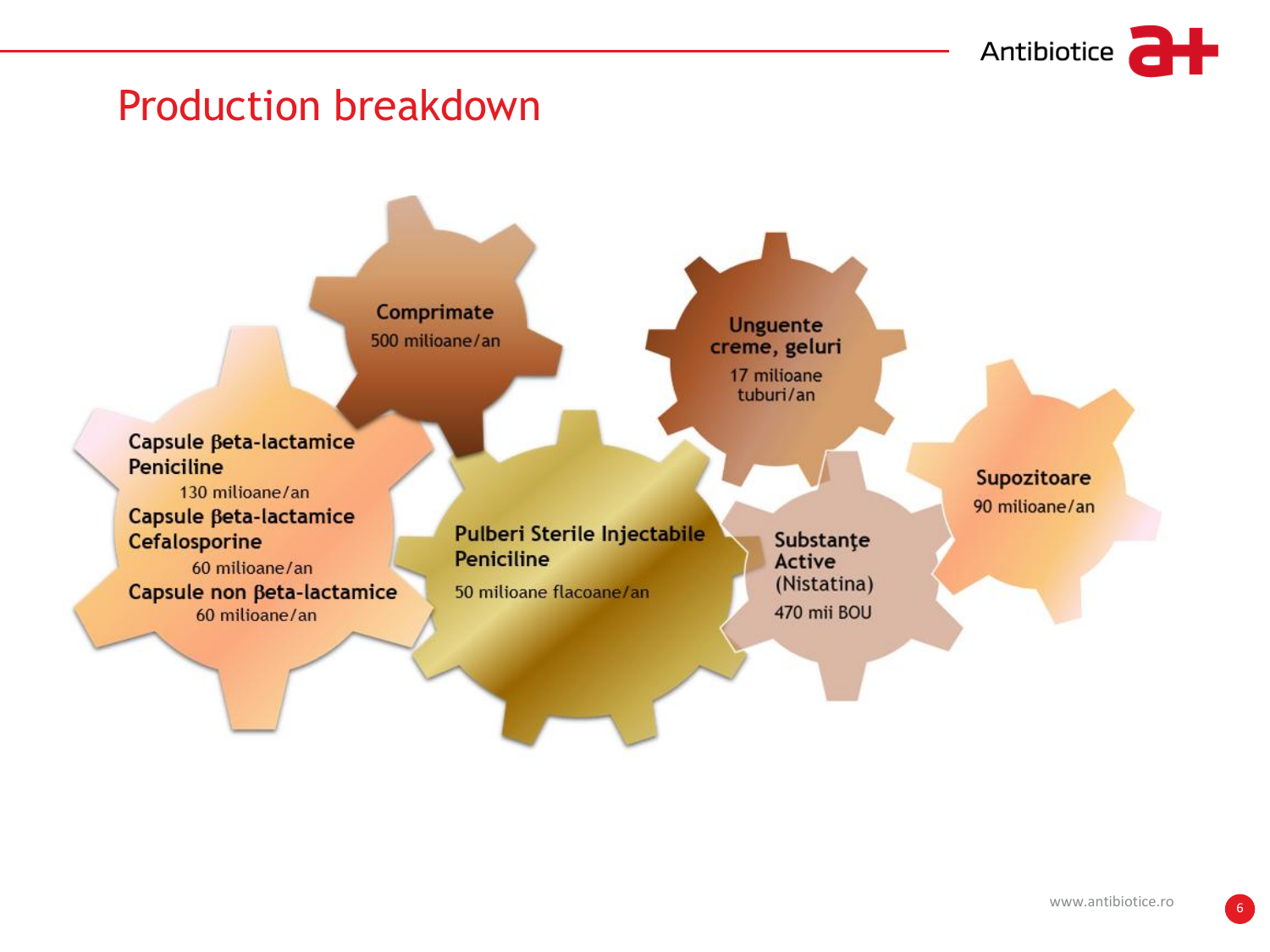

# Domestic market

We are present in all over 500 hospitals and more than 4000 pharmacies in Romania;

37 of the medicines considered essential by WHO for the treatment of patients are manufactured in Iași;

■ The most important manufacturer of generic medicines with Romanian capital - 10% market share;

**Portfolio of over 150 products in the following therapeutic areas** antiinfectives, cardiovasculars, dermatologicals, medicines for digestive tract, central nervous system, genito-urinary tract;

**E** Leader in the production of injectable beta-lactam antibiotics in Romania - 95% market share**;**

**Leader in the topical product segment (creams. ointments. gels)** -  $30\%$ market share;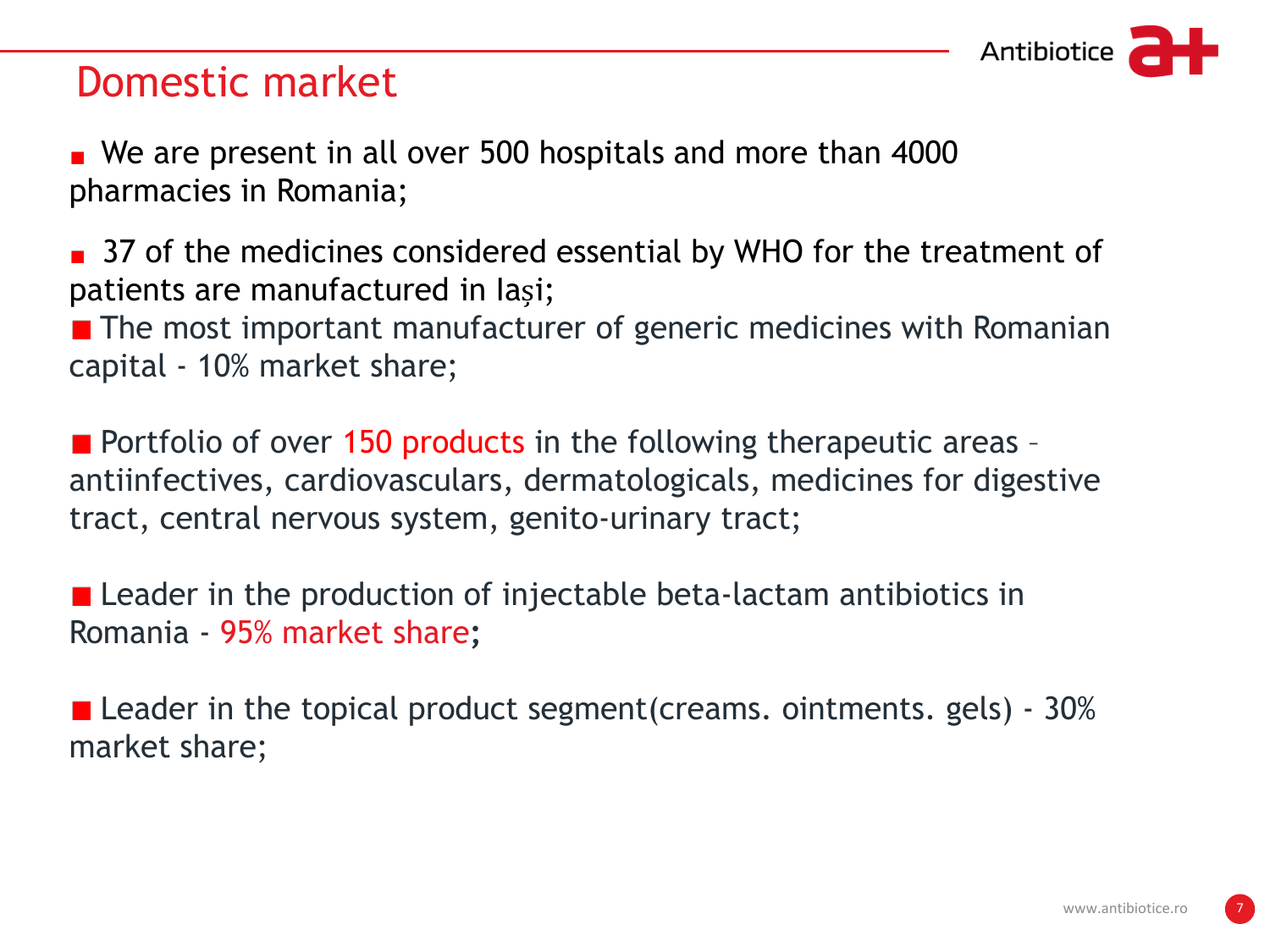

# Domestic market

Sales revenue in the domestic market rose from 29.3 million LEI in Q1 2018 to 34.9 million LEI in QI 2019. Structurally, the positive evolution was influenced by:

• Our company's top products with traditional high sales during this period (injectables for hospitals : amoxicillin with clavulanic acid, colistin, meropenem, imipenem with cilastatin; products for oral use: cefixime, amoxicillin, glycerin range);

• Performance of some relatively recently introduced products in our portfolio (memantine range, range of food supplements – Silithor (hepatoprotective product), Fluxiv (venous circulation.

*\** Our marketing & sales policy in the domestic market has been oriented towards a profitable sales structure, towards optimizing the potential of the products in the relevant market (the market of the molecules existent in our portfolio ) as well as towards optimizing the stock level from our partners in the market – distributors and pharmacies.

*(million LEI)*

| Name of indicator*          | 31,03,2018 | 31.03.2019 | $\Delta$ 01 - 03<br>2019/2018 |
|-----------------------------|------------|------------|-------------------------------|
| Net sales (domestic market) | 29.28      | 34.90      | 19.2%                         |
| Sell IN distribution        | 76.36      | 82.43      | 8.0%                          |
| Sell OUT distribution       |            |            |                               |
| (Pharmacies+Hospitals)      | 82.90      | 85.44      | 3.1%                          |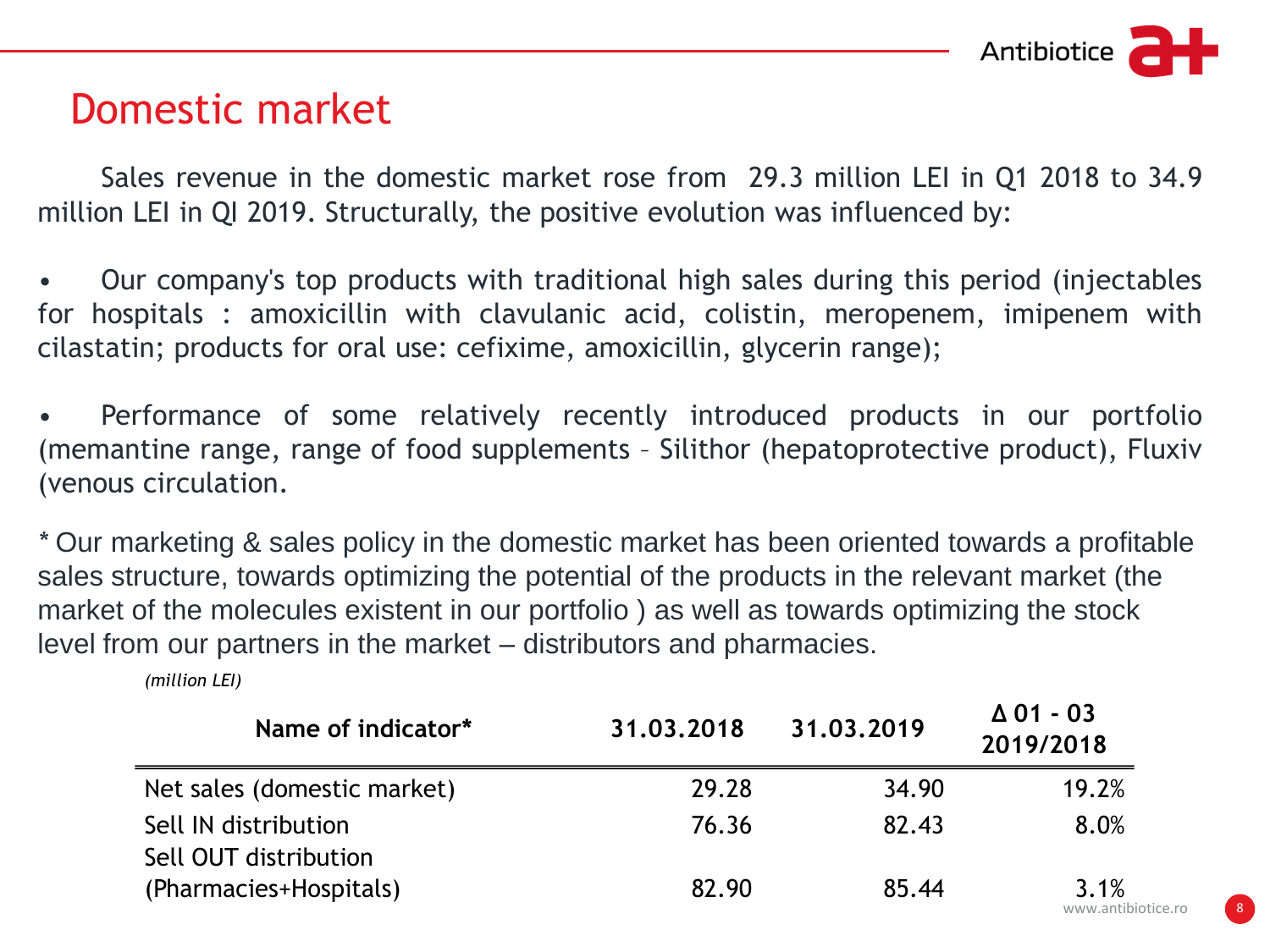Antibiotice **at** 

| Comprehensive income statement (LEI)                        | 31,03,2018     | 31.03.2019     | 2019/2018 |
|-------------------------------------------------------------|----------------|----------------|-----------|
| $\mathbf{1}$                                                | $\overline{2}$ | $\overline{3}$ | $4 = 3/2$ |
| <b>Sales income</b>                                         | 59.220.466     | 65.066.014     | 1.10      |
| Other operating income                                      | 10.234.373     | 8.952.087      | 0.87      |
| Income related to product stock costs                       | 14.149.596     | 16.661.315     | 1.18      |
| Income from the work performed by entity and<br>capitalized | 765.128        | 1.035.011      | 1.35      |
| Expenditure on raw materials and consumables                | 31.624.850     | 33.120.317     | 1.05      |
| <b>Staff costs</b>                                          | 20.535.077     | 23.718.951     | 1.16      |
| Amortization and depreciation expense                       | 4.847.956      | 5.159.090      | 1.06      |
| Other operating expense                                     | 23.530.703     | 24.549.531     | 1.04      |
| <b>Operating profit</b>                                     | 3,830,977      | 5.166.539      | 1.35      |
| <b>Financing costs</b>                                      | $-571.013$     | $-1.032.744$   | 1.81      |
| Pre-tax profit                                              | 3.259.964      | 4.133.795      | 1.27      |
| Expenses on current and deferred income tax                 | $\overline{0}$ | 864.384        |           |
| <b>Profit</b>                                               | 3.259.964      | 3.269.411      | 1.00      |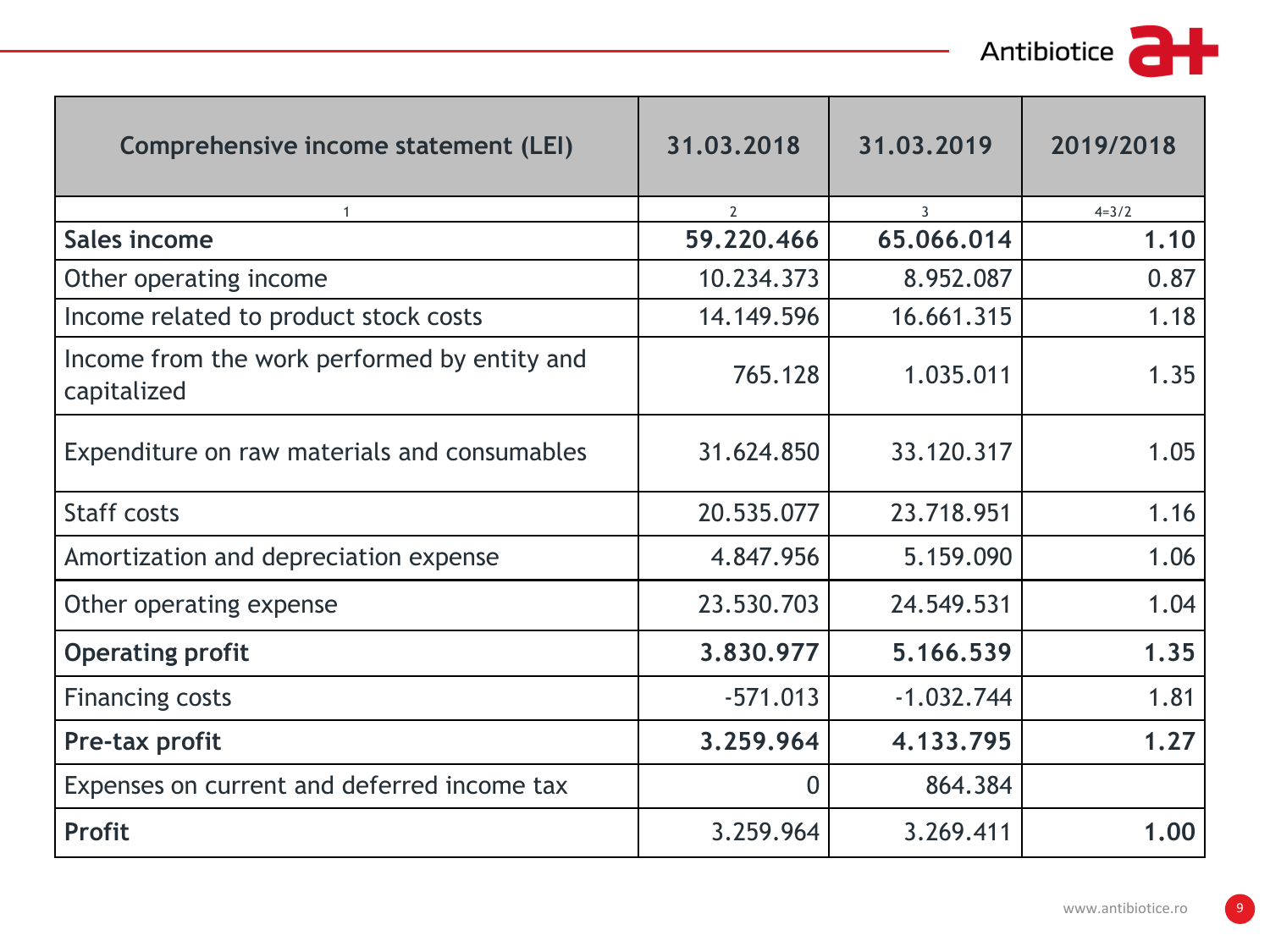Antibiotice

Write it here. By synthesizing the financial statements, we present the effects of our activities reflected in the following indicators:

| Name of indicator                        | <b>Calculation formula</b>                        | 31.03.2018 | 31.03.2019 |
|------------------------------------------|---------------------------------------------------|------------|------------|
| Current liquidity                        | Current assets/Current liabilities                | 2.22       | 2.14       |
| Level of indebtedness                    | Borrowed capital/Equity x 100                     | 20.03%     | 27.81%     |
| Turnover speed for client<br>debit items | Average Customer Balance / Sales<br>Income x Time | 370 days   | 371 days   |
| Turnover speed of fixed<br>assets        | Sales Income / Fixed Assets                       | 0.25       | 0.20       |

Since, at the date of the current report, the claw-back tax is at the estimated value, the final calculations have not yet been communicated by the National House of Social Health Insurance. The value of the profit in Q2 2019 will be influenced by the actual level of the clawback tax.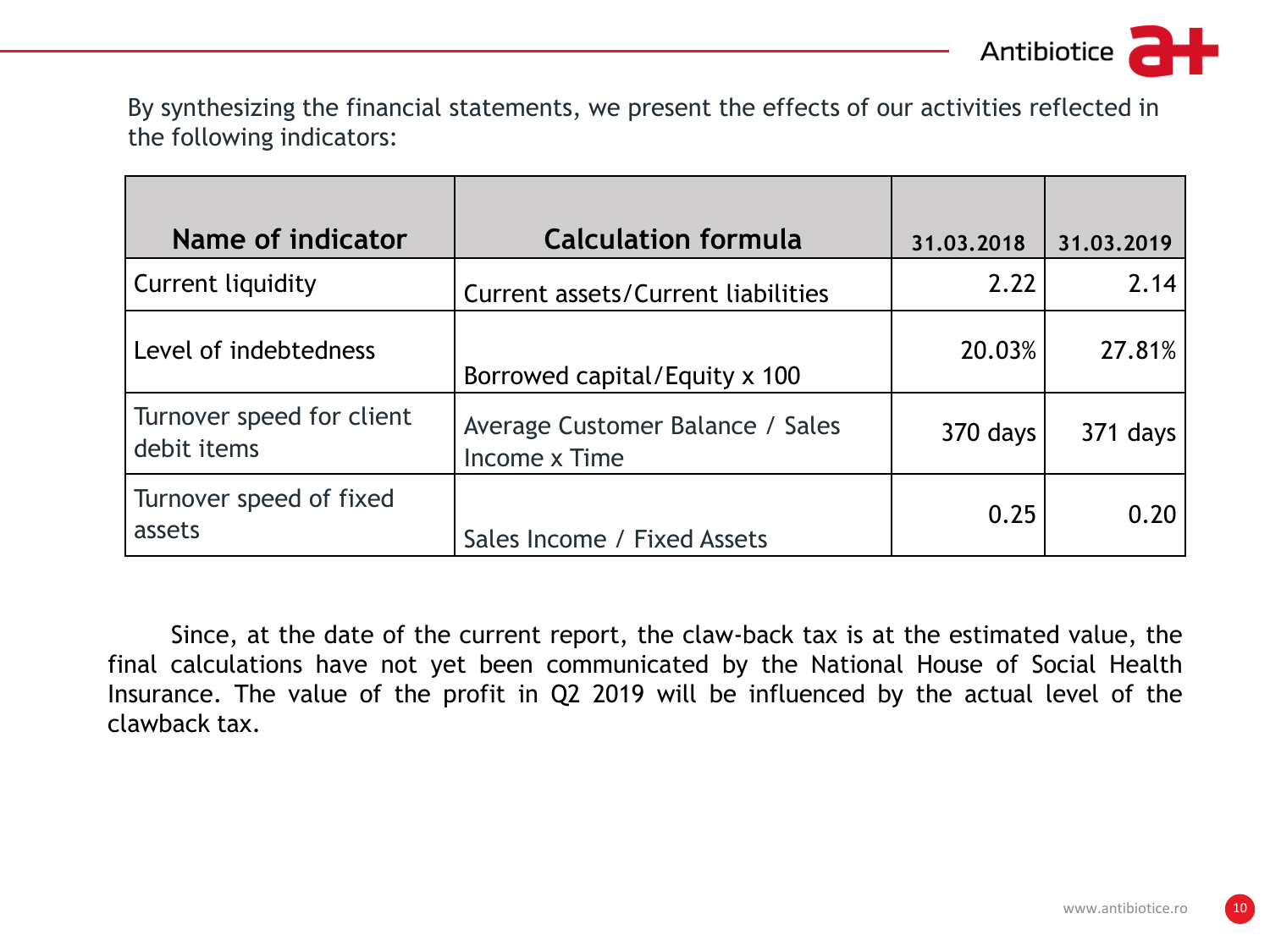

#### Write it here International market



- Antibiotice reached its planned sales target for Q1 2019 in the international market, in value of about 30 million LEI. The main targeted markets are in Asia, North America and Europe, our sales in these areas representing about 70% of the export sales revenue in Q I 2019.
- Representative offices in Vietnam, Republic of Moldova, Ukraine and the agency from Serbia. 2019.
	- World leader in the production of Nystatin active substance over 50% market share globally (over 100% increase in 10 years)*.*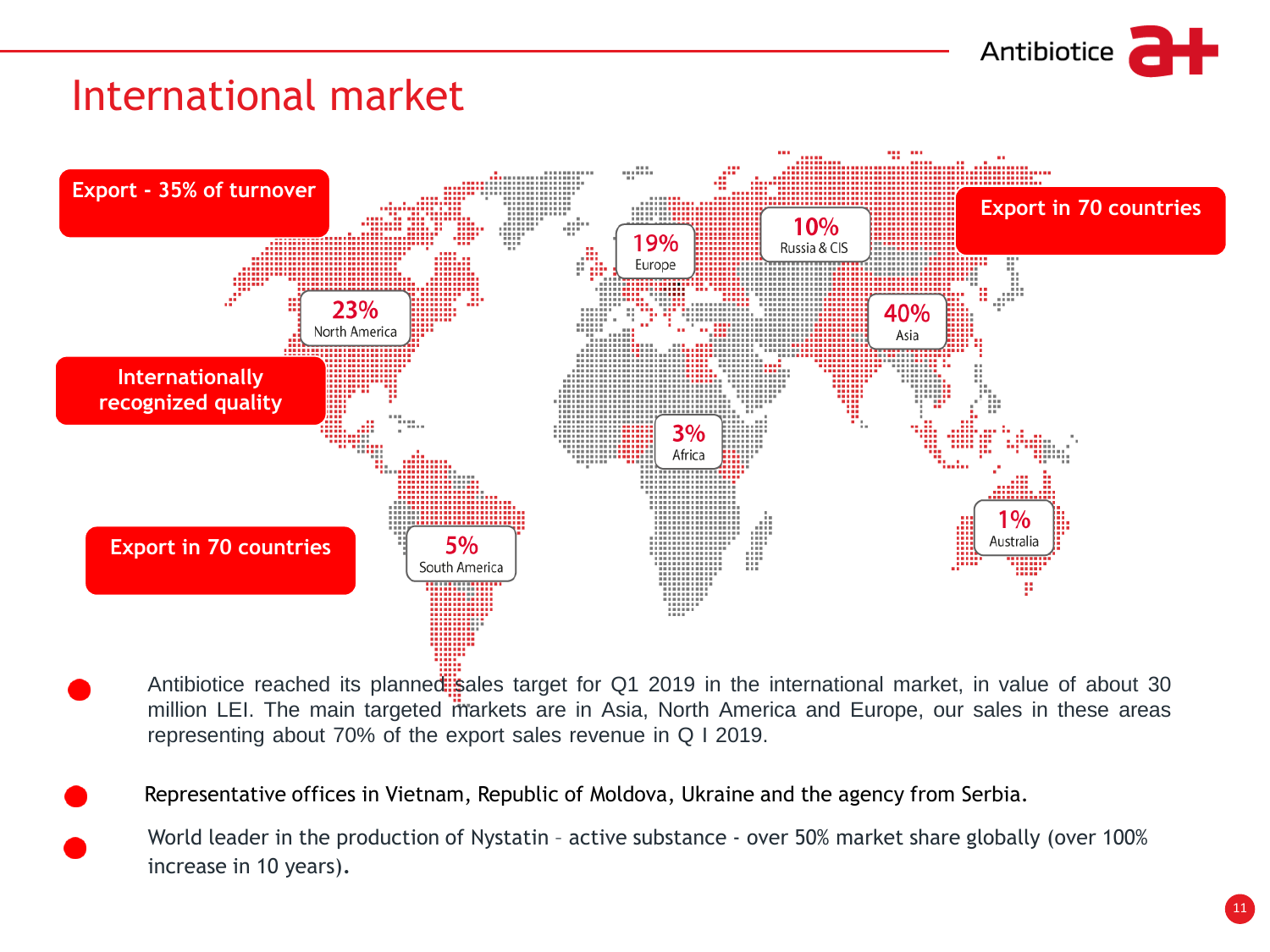

# **Strategic Planning**

- **Pillar 1** Business internationalization.
- **Pillar 2**

Adapting strategically our portfolio. Ensuring a sustainable and marketable portfolio.

### **Pillar 3**

Management of operating costs and an increased yield of the operating, financing and investing activities;

### **Pillar 4**

Adapting human resources to the strategic orientation and focus of organizational culture towards innovation and performance and promoting social responsibility programs.

### **Pillar 5**

Quality management.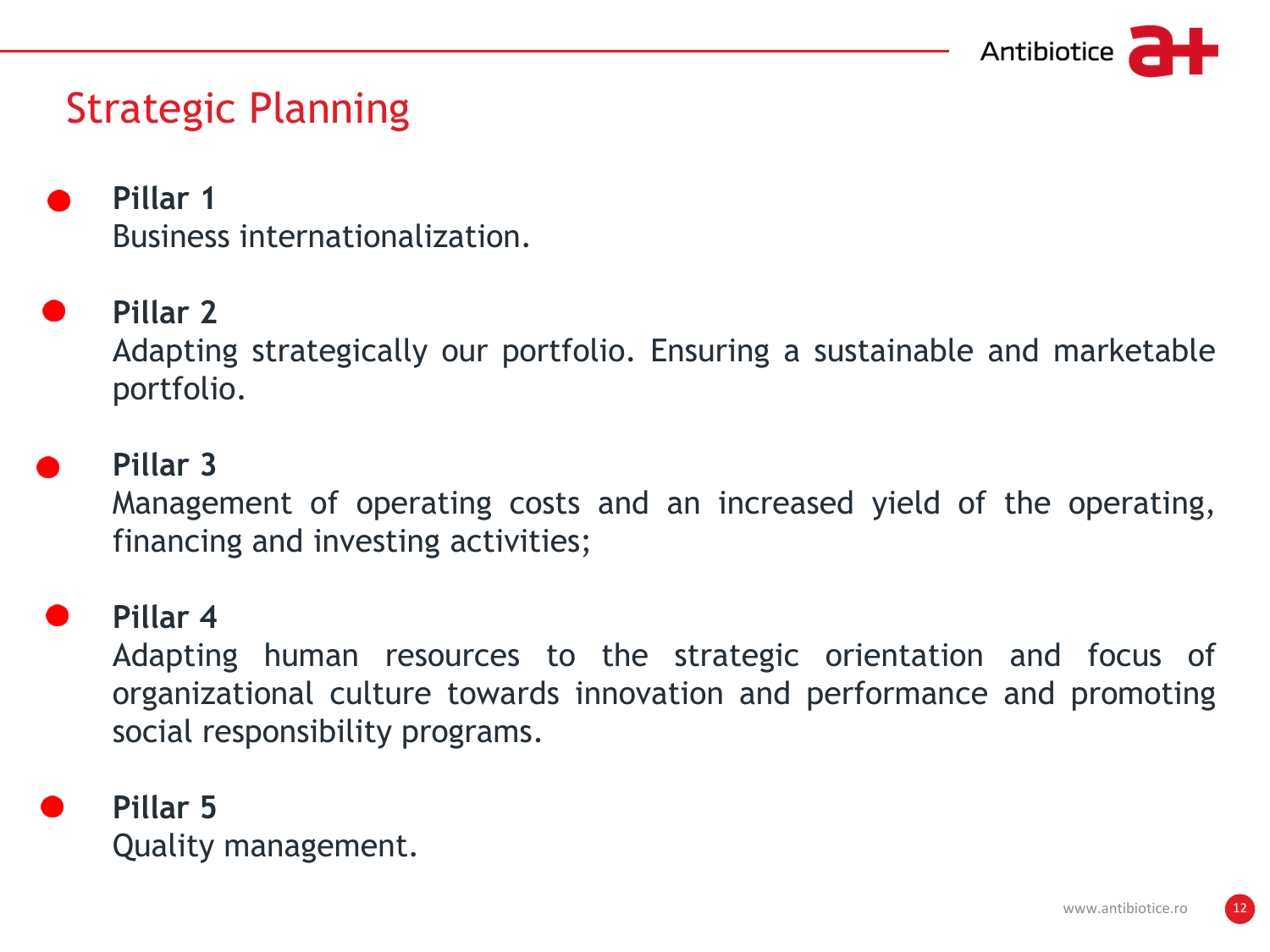

# Strategic planning



**Investment plan** for the period 2019 – 2021 amounts to 172.4 million LEI, which determines a cumulative amortization value of 92.4 million LEI in this period, generating a gross profit of 27 million LEI in 2021, an operating profit rate of 8% and a level of indebtedness of 38%.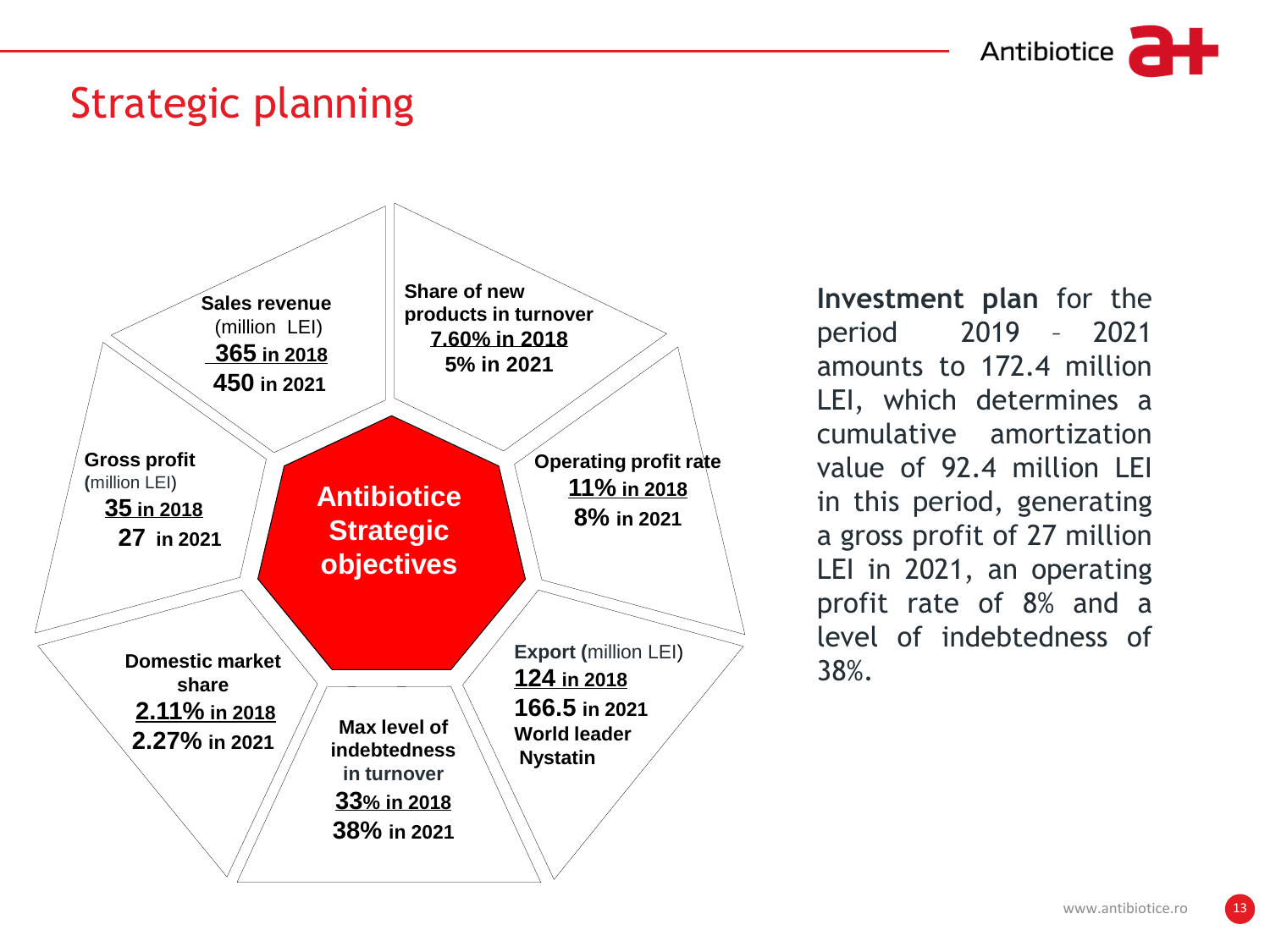

### Strategic planning **Planificare Strategica**

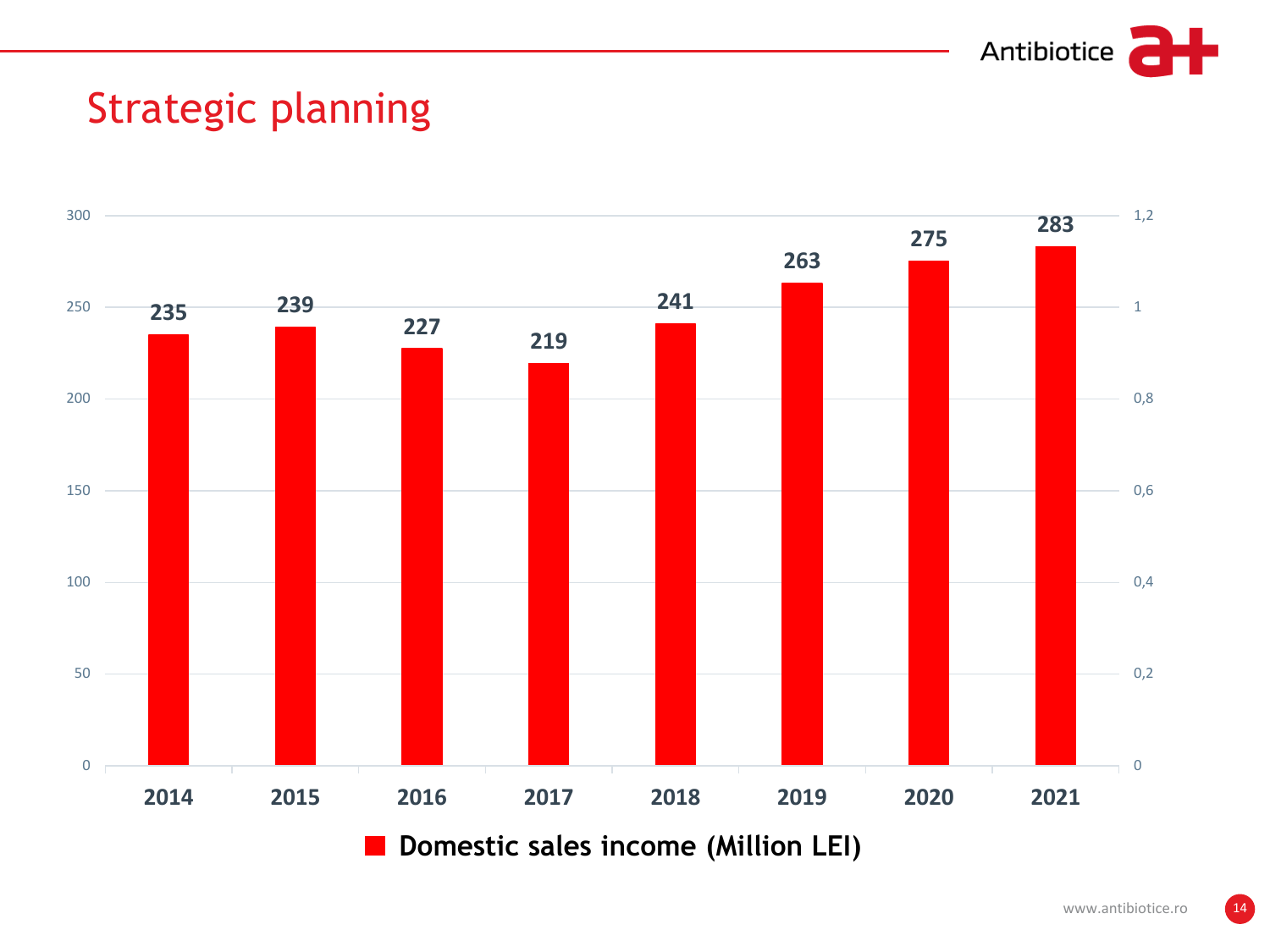

# Strategic planning

### Evolutia exportului 2017-2021

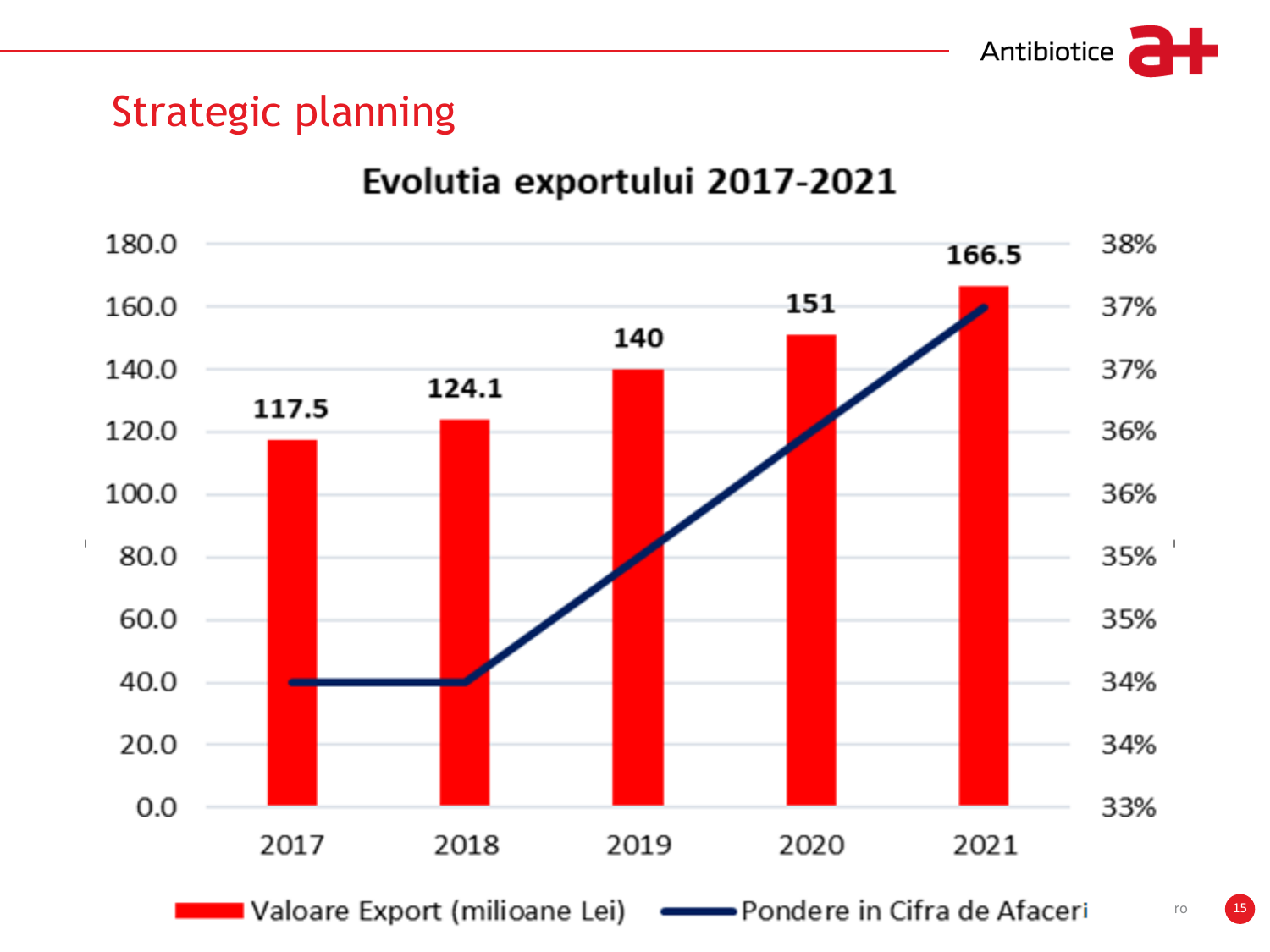

## **Business Development**

Considering the dynamics of the global pharmaceutical industry, the role of Business Development is to ensure a lasting and sustainable improvement of existing activities and identify and develop new business opportunities;

Business development projects target complex medium and long-term strategic partnerships in areas such as new product development, attraction of new products in the company portfolio through licensing agreements and an extension of our presence in foreign markets through licensing the products in Antibiotice portfolio;

Business Development activity has a direct impact on increasing the company's turnover, profitability and providing an optimal portfolio of products to ensure the company's competitiveness on medium and long term;

Allows access to highly developed markets such as U.S.A. and Western Europe, requiring partnerships with local businesses for registration, marketing, promotion and sales activities;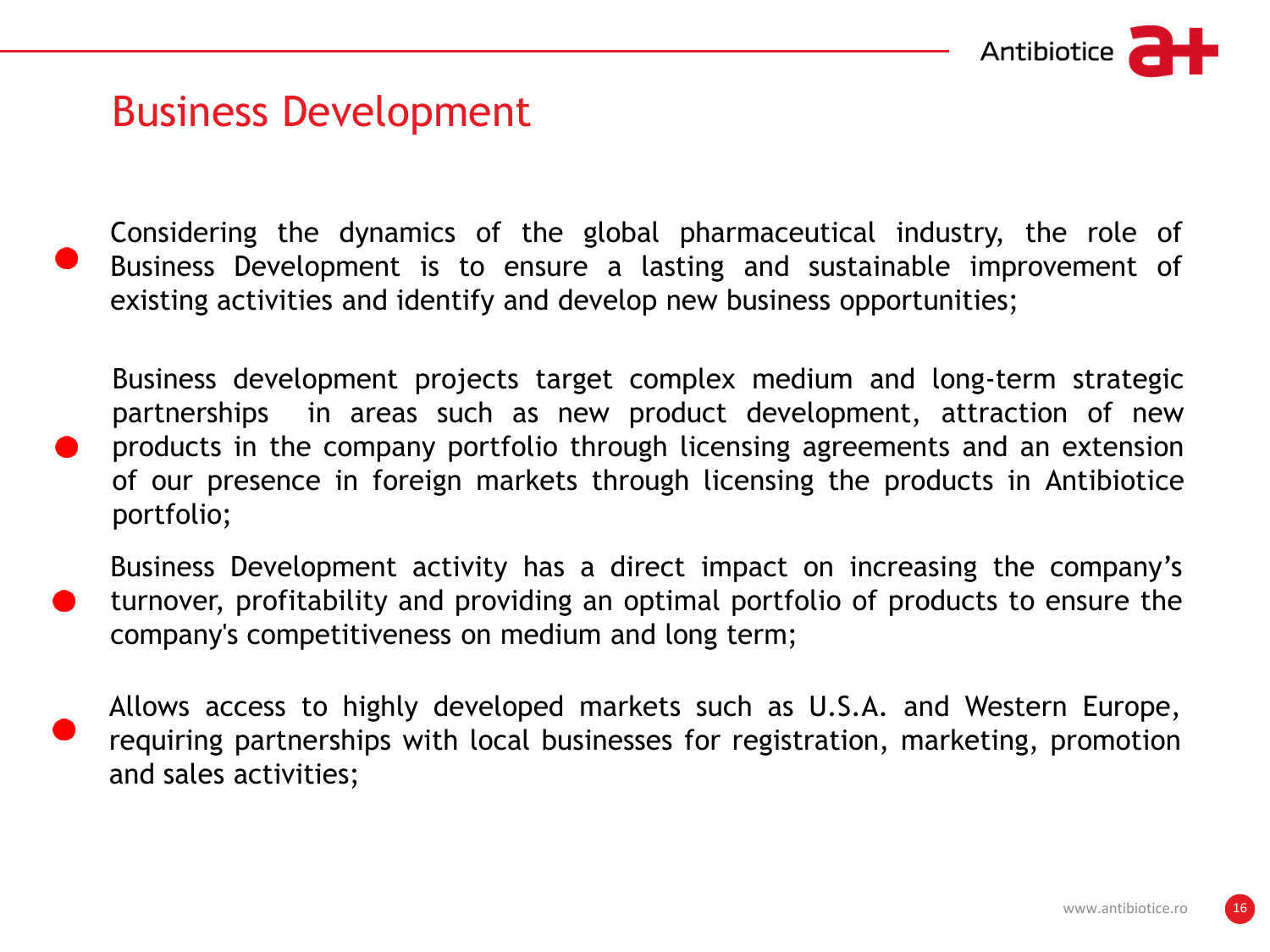

## Research-Development

Antibiotice develops its medicine portfolio by in-house research, from pharmaceutical formulation to a confirmed efficacy and safety of the product through bioequivalence studies and clinical trials;

More than 100 specialists with relevant expertise in pharmaceutical formulation, complex analytical tests, bioequivalence, international regulations on pharmaceutical products are involved in pharmaceutical research & development.

Antibiotice has one of the most modern Centers for Clinical Studies in Romania. It was established in 2005, the investment rising to over 10 million EUR. Currently, the capacity of the Center, which is Good Clinical Practice and Good Laboratory Practice authorized, is 10-12 bioequivalence studies per year.

Farmacovigilance system connected to Eudravigilance.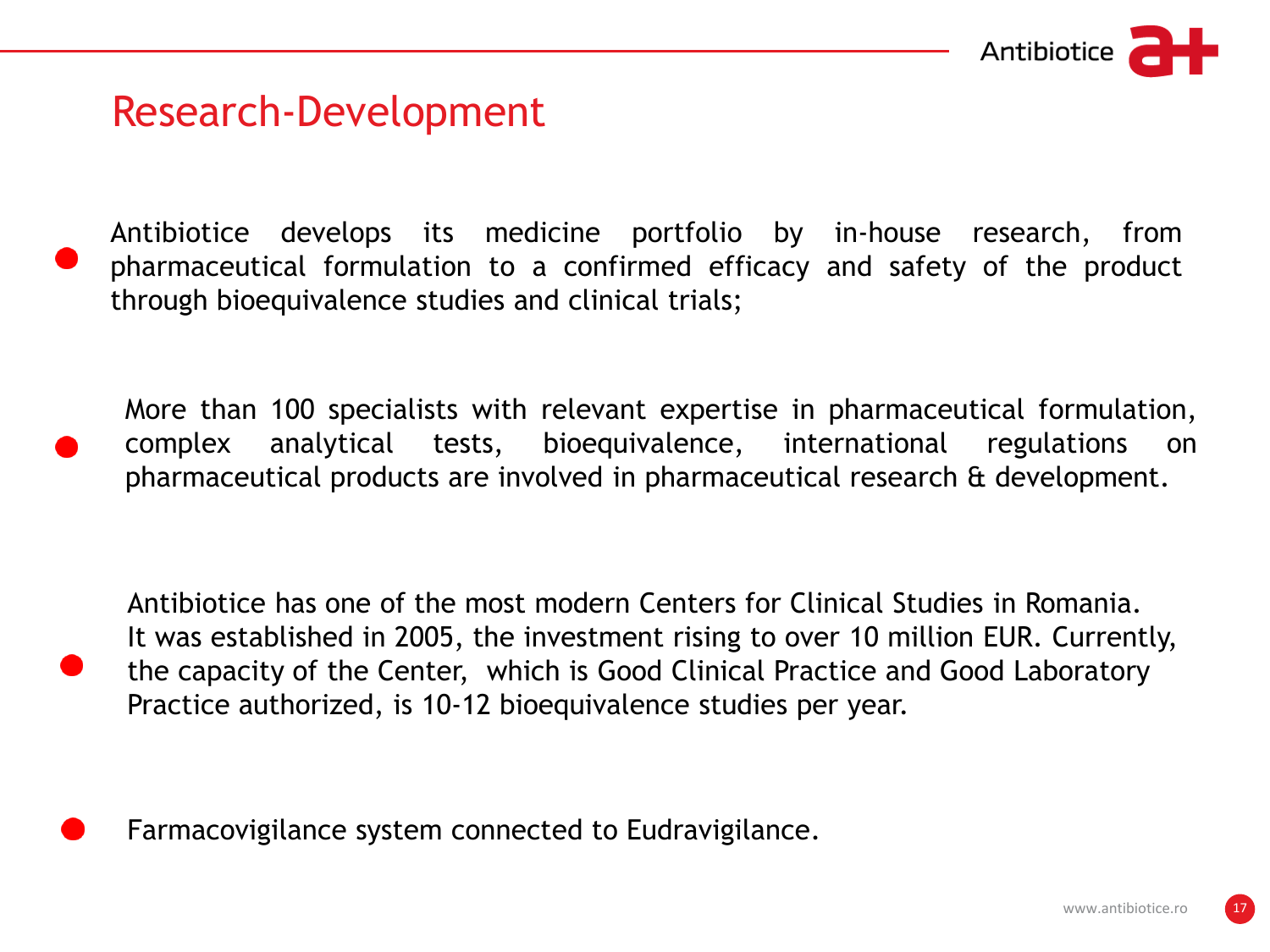

### Investments

Compliance with the requirements of the European Directive and Law on the Quality and Safety of Medicines (USA) and fighting counterfeit medicines **5 million EUR**

### A new production facility for ointments and suppositories **20 million EUR**

Upgrading and expanding the Biosynthesis Plant which produces the active substance Nystatin and diversifying the products **10 million EUR**

A new production plant for sterile solutions and a new Research & Development Center **30 million EUR**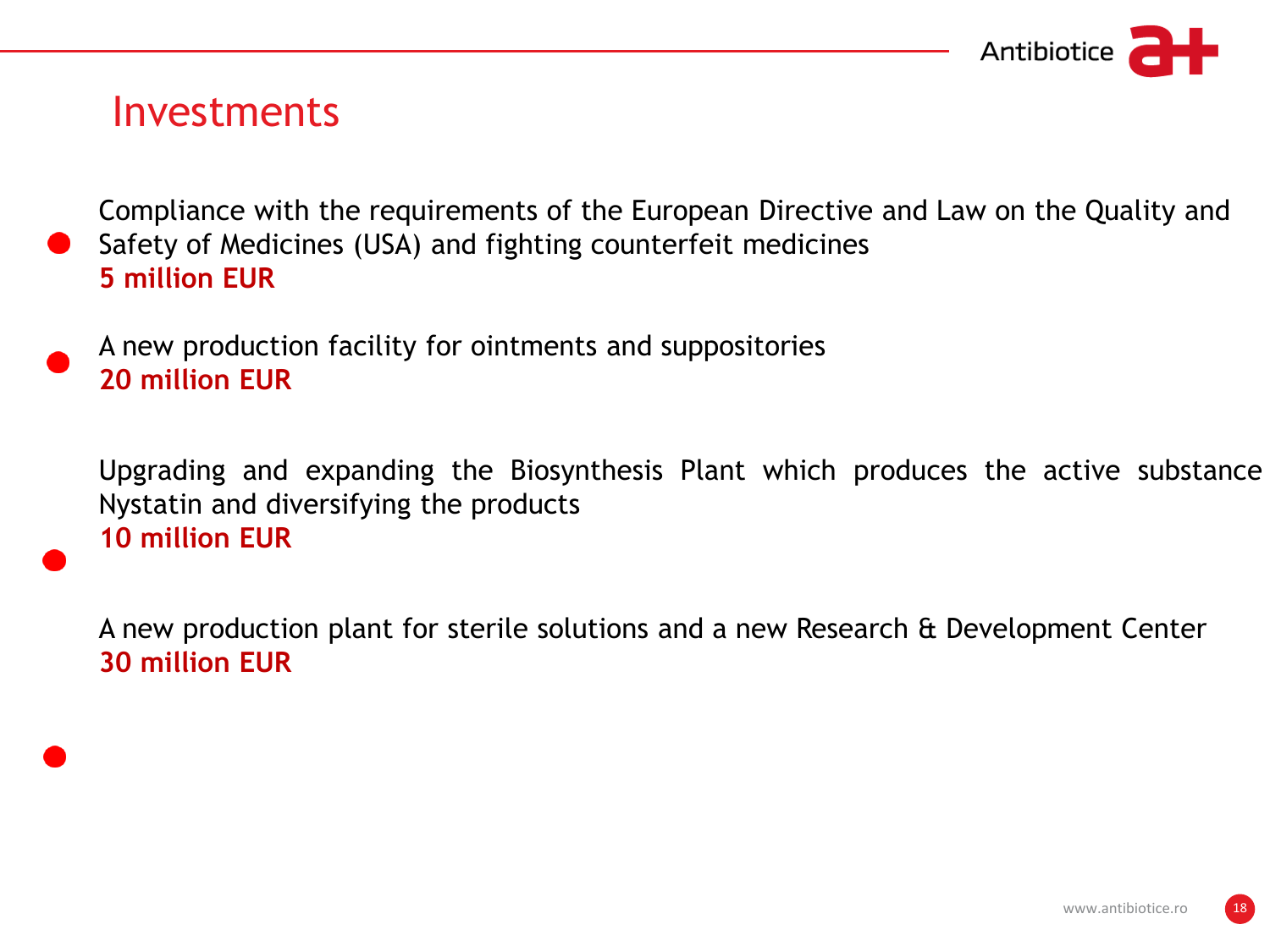

## Relevant events

Antibiotice company, in the current pharmaceutical market context in Romania\*:

• leader in the relevant market by volume of sales (8 million boxes, 12.2% of the relevant market);

• ranked second in the relevant market by value of sales (85.4 million LEI, 8.84% of the relevant market);

• ranked second in the relevant market, with a value market share of 8.84% (from a number of 153 competitors);

• ranked third in the relevant market, by number of indivisible units sold (112.6 million I. U., 7.4% of the relevant market);

• leader in the market, by number of ointments sold (25% of the total market, 34.3% of the relevant market);

• leader in the market, by number of suppositories sold (42.3% of the total market, 46% of the relevant market);

•leader in the market, by number of sold vials with injectable powders (68.5% of the total market, 90% of the relevant market).

www.antibiotice.ro